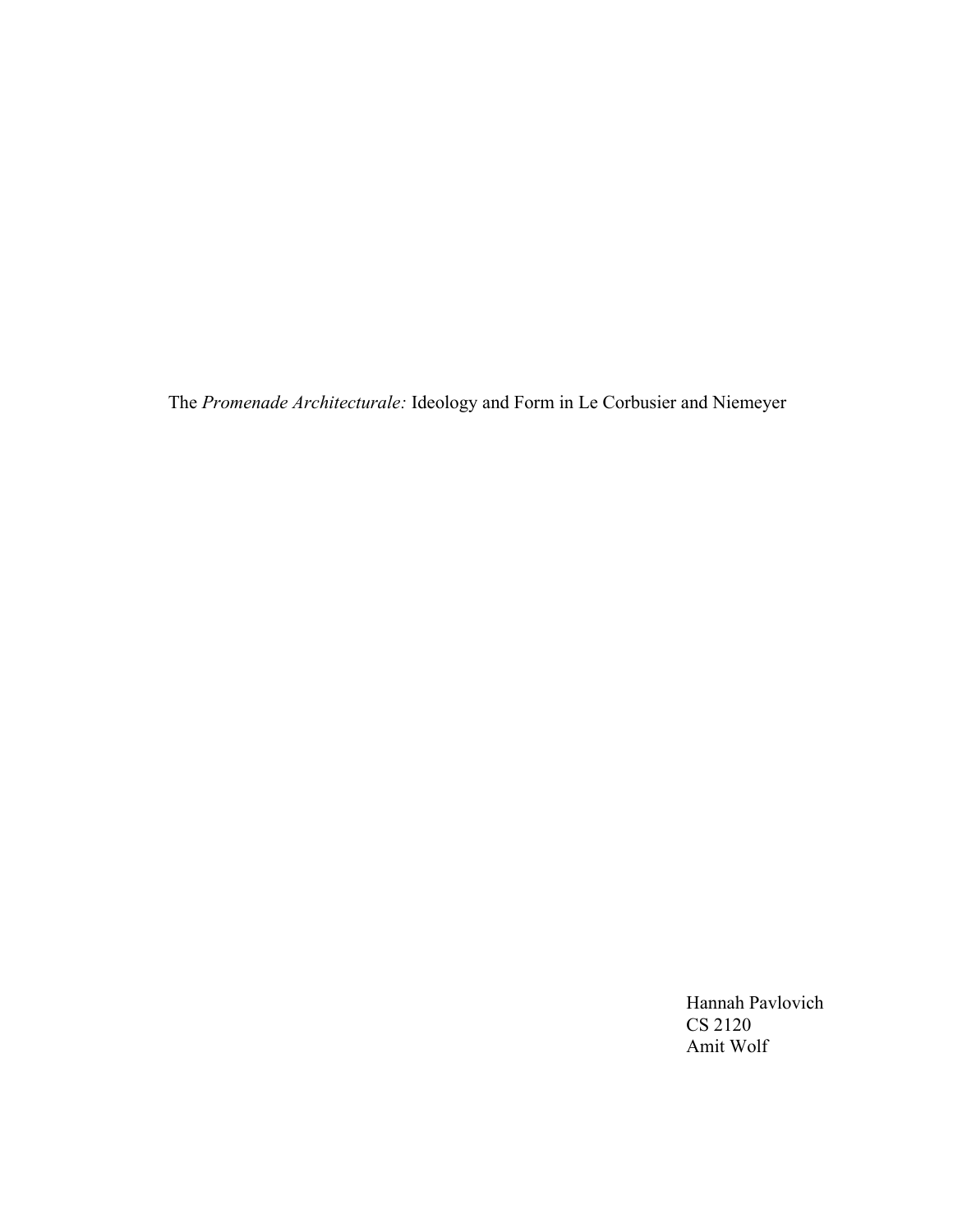The *promenade architecturale* is a recurrent theme in Le Corbusier's built work and book *Vers Une Architecture*. He leads the visitor through his building along a carefully defined axis. Le Corbusier brought his ideologies via his book to Brazil in the 1930's, where modernism was taken as a way to make the area seem more cultured and sophisticated. Oscar Niemeyer used Le Corbusier's five points of architecture: the free plan, the free façade, the ribbon window, the *pilotis*, and the roof garden in his designs for Brazil. He also used the *promenade architecturale*, an element seen more prominently in Le Corbusier's Villa La Roche. Through the Brazilian Pavilion at the 1939 New York World's fair and more saliently in his Casino for Pampulha in 1942, Niemeyer perfected Le Corbusier's promenade to create and reinforce his undulating form, a completely new interpretation of modernism.

Le Corbusier believed that architecture is appreciated by walking. His *promenade architecturale* guides the visitor through his architecture. Ayers writes that the building's intent is gradually revealed over time, rather than at a single entrance<sup>1</sup>. The building is a series of revelations and concealments, allowing the visitor to experience the space based on Le Corbusier's objective. In *Vers Une Architecture,* Le Corbusier's obsession with the axis at the acropolis is his obsession with the promenade.<sup>2</sup> The axis organizes man with nature. The axis is precisely calculated so the visitor will be brought to the Parthenon from the Propylaea. Banham states that the axis is the route by which one is traversed, or a vista along which the buildings can be seen.<sup>3</sup> The axis is the driver throughout the acropolis, much like the *promenade architecturale* is the driver through his villas.

<sup>&</sup>lt;sup>1</sup> Andrew Ayers, *The Architecture of Paris: An Architectural Guide* (London: Edition Axel Menges, 2004): 247.<br><sup>2</sup> LeCorbusier, *Towards a New Architecture* (Mineola, NY: Dover Publications, Inc., 1986): 212.<br><sup>3</sup> Revner

<sup>1960): 227.</sup>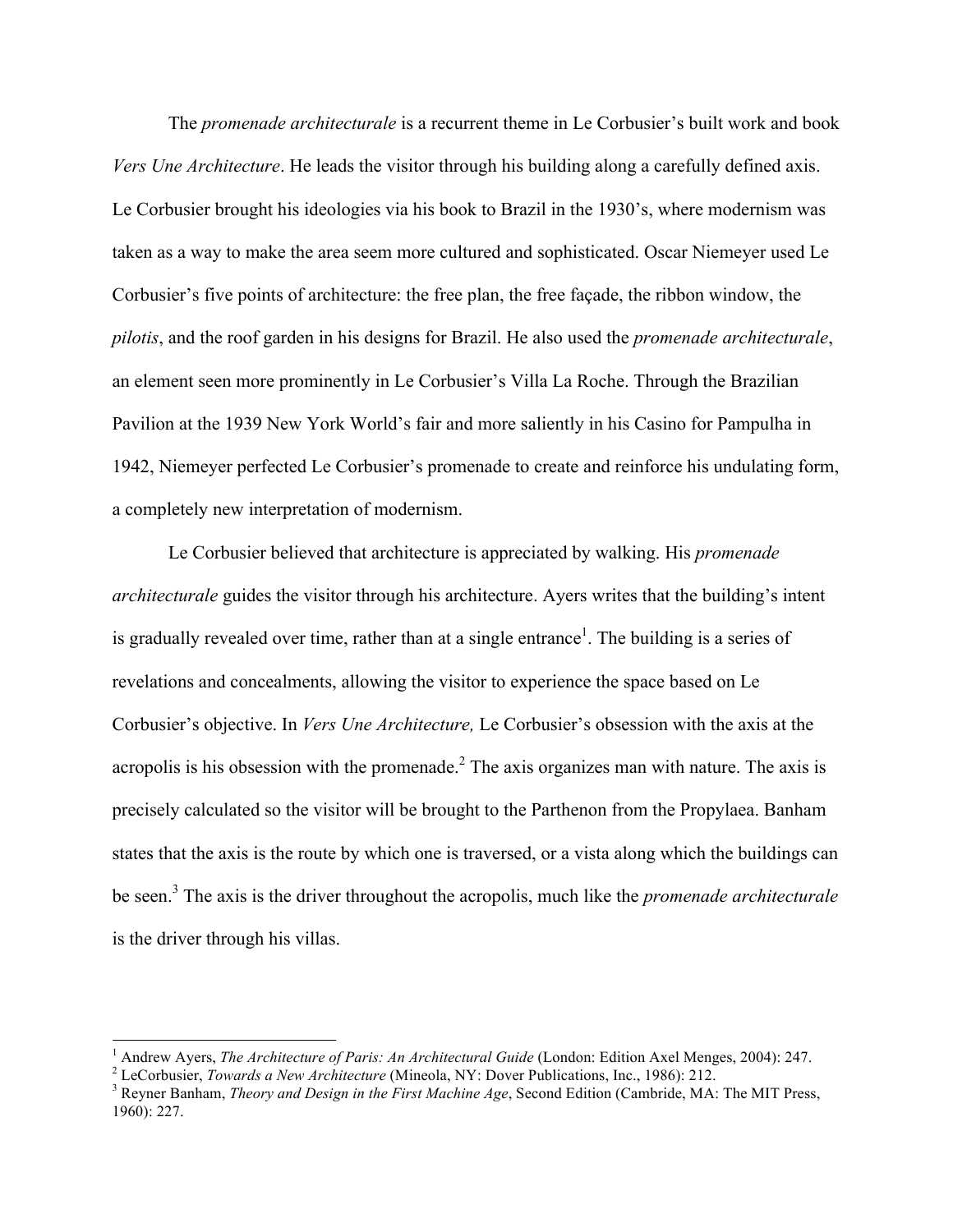The evolution of the Roman axis into the *promenade architecturale* is not the only use of Roman ideals in Le Corbusier's buildings. Frampton describes Le Corbusier's struggle between the Arts and Crafts informality and the neoclassical geometries.<sup>4</sup> Le Corbusier used the golden section to organize his villas and create the facades. The classical order drove the form for his buildings, not the *promenade architecturale*. The promenade lead the visitor though the previously defined building, it did not change the shape of the perfect volumes.

Le Corbusier's Villa La Roche of 1923 most exemplifies his *promenade architecturale*. Le Corbusier wrote in *Vers Une Architecture* "In architecture, you must have a destination for your axis."5 In Villa La Roche, banker Raoul La Roche gave Le Corbusier this destination with his large art collection. Von Moos describes the house as a frame for the presentation of the painting.<sup>6</sup> The house begins at a large, white entrance hall. In this hall, Von Moos writes that one to see the promenade, and thus the house all at once, like an entire poem read in a single glance.<sup>7</sup> From here, one climbs a staircase to a bridge that spans the open space, leading the visitor to the gallery, or he can continue into the dining room and other typical program. In the gallery, the visitor is confronted by a ramp. The ramp can serve as a viewing platform for the gallery, allowing the gallery to be experienced through time. The ramp leads to the destination of the promenade, the library, a place of meditation. The library also provides views down to the main hall, where the promenade began. The house is experienced all at once.

Le Corbusier used ribbon windows in Villa la Roche to drive and accentuate his *promenade architecturale* before assigning them as one of his five points of modern architecture.

 <sup>4</sup> Kenneth Frampton, *Modern Architecture: A Critical History*, Fourth Edition (New York, NY: Thames & Hudson,

Inc, 2007): 158.<br><sup>5</sup> LeCorbusier, *Towards a New Architecture* (Mineola, NY: Dover Publications, Inc., 1986): 187.<br><sup>6</sup> Stanislaus von Moos, *Le Corbusier Before Le Corbusier: Architectural Studies, Interiors, Painting and* 

<sup>&</sup>lt;sup>7</sup> Stanislaus von Moos, Le Corbusier Before Le Corbusier: Architectural Studies, Interiors, Painting and Photography, 1907-1922 (New Haven, CT: Yale University Press, 2002): 42.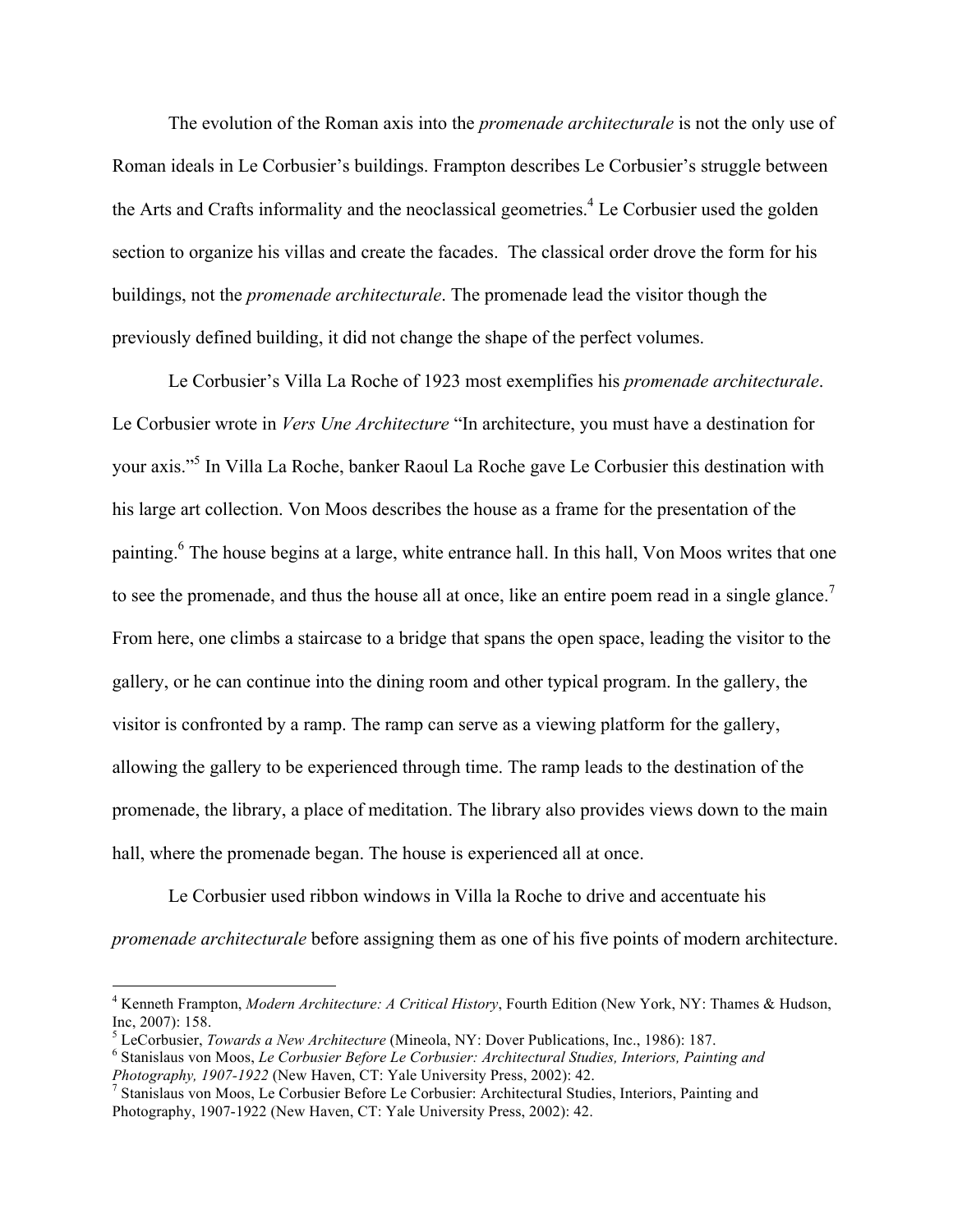Le Corbusier proclaims that "large windows open up views of the exterior where the architectural unity is reasserted" in his *Oeuvre Complete*.<sup>8</sup> Here, the windows allow for a consistent reading throughout the building. The windows allow light into the building, and the visitor follows the steams of light though the promenade. The windows are strategically placed along the promenade, framing natural views based on the level in the villa.<sup>9</sup> In the main hall, openings create views to different parts of the house. Von Moos describes these views as suggestions, rather than actual views of the house.<sup>10</sup> The promenade begins with the eye, with glimpses of what is next to come. Considering the placement of the windows in the Villa la Roche, Le Corbusier did change his building for the *promenade architecturale*. He punctuated his perfect box to invite his visitor to experience the building on foot.

Niemeyer began his exploration of the promenade in his Brazilian Pavilion for the 1939 New York World's Fair. Le Corbusier's free plan was now a plastic concept built around a pond and garden. David Underwood attributes the curvilinear expression with Niemeyer's desire to express the rhythm of the water and the Brazilian *jeito*, which directly contrasts with the neoclassical rigidity of Le Corbusier.<sup>11</sup> The visitor enters the pavilion by a ramp leading to an open terrace with a view of the garden. The ramp is the Corbusian promenade, leading the visit to the ultimate goal, the garden. The promenade then turns into a labyrinth, unlike the strategic direction of Le Corbusier. The visitor can freely walk about the free plan, but is continuously led back to the garden, the apotheosis of the project. When seen through Ayer's reading of Le Corbusier's ability to reveal and conceal his project through the promenade, Niemeyer is doing

<sup>&</sup>lt;sup>8</sup> Tim Benton, *The Villas of Le Corbusier 1920-1930* (New Haven, CT: Yale University Press, 1987): 43.<br><sup>9</sup> Tim Benton, *The Villas of Le Corbusier 1920-1930* (New Haven, CT: Yale University Press, 1987): 61.<br><sup>10</sup> Stanis

<sup>&</sup>lt;sup>11</sup> David Underwood, *Oscar Niemeyer and the Architecture of Brazil* (New York, NY: Rizzoli Internatioal Publications, Inc., 1994): 46.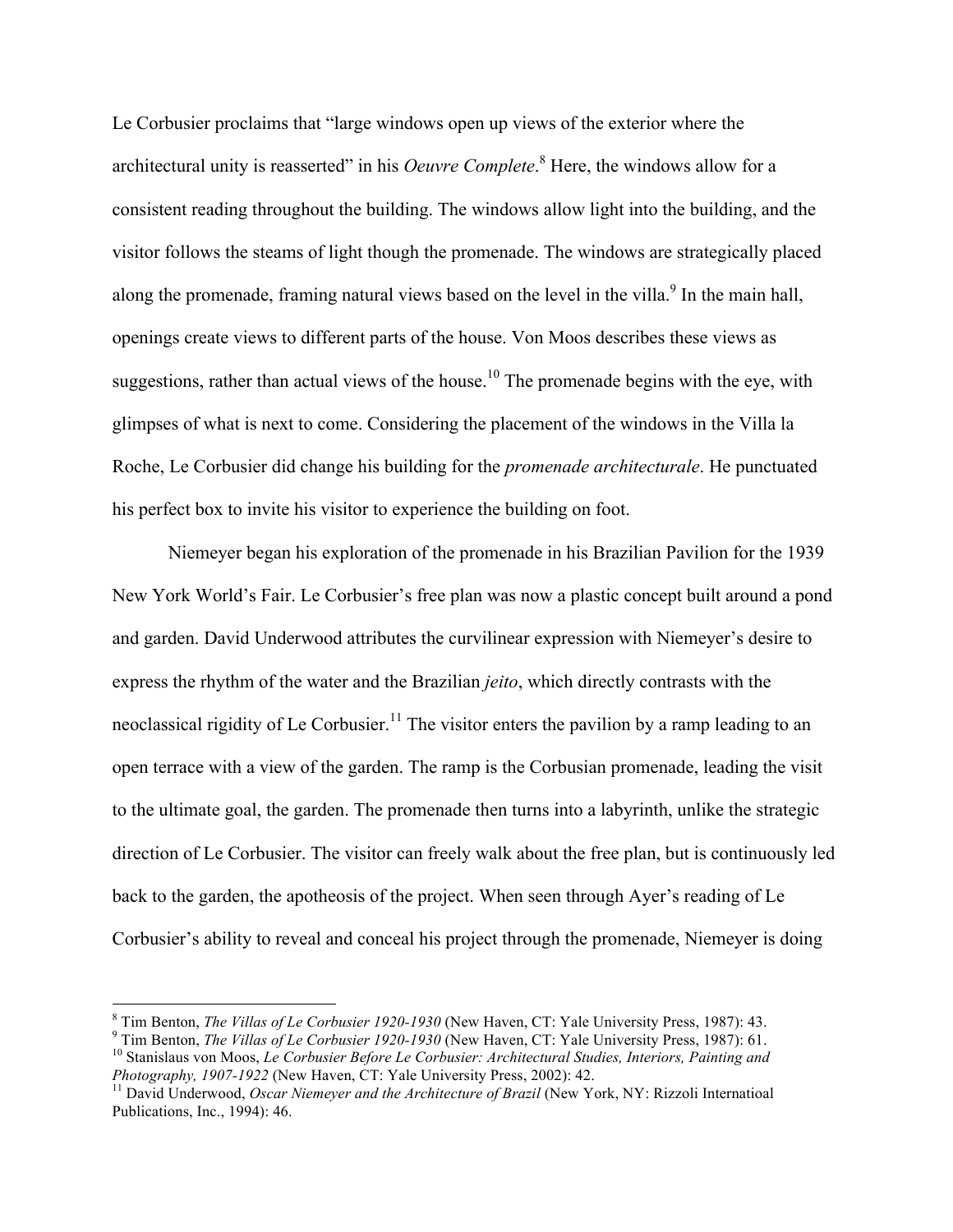the same thing by allowing the visitor to stray from the garden to explore the pavilion, but the garden is continuously revealed to him. The building itself retains a basic form; only the curved ramp breaks the strict rectilinear. The curved forms of the free plan and what Frampton calls the fluidity and interpenetration of the promenade<sup>12</sup> begin to describe Niemeyer's fluid formal techniques.

Pampulha was envisioned as an "artificial utopia"<sup>13</sup> for the upper classes of Brazil. *L'Architecture d'aujourd'hui* wrote in its article on Niemeyer that the new architecture of Pampulha would reflect the country's desire for modernization.<sup>14</sup> Niemeyer was commissioned to build the forms around the artificial lake. The four buildings realized were a casino, a yacht club, a popular dance hall, and a church. Of the four, the casino most effectively uses the *promenade architecturale* in a new formal language. Niemeyer's created his casino with from three forms: a large rectangle for the entrance hall and casino, a small rectangle for administration and support staff, and pear-shaped area with the restaurant and dance hall. The three elements are linked by the *promenade architecturale*. As in the Brazilian Pavilion, the visitor enters via a ramp, first experiencing the building in a double-height entrance hall. At the end of the entrance hall is a zigzag ramp, providing views to the entrance hall. Here, one chooses to go to the gallery, the gambling room, or the dance hall. From the entrance hall, the visitor can bypass the ramp with a small staircase that leads directly to the gallery. Following the gallery, the visitor can meet with the top of the ramp. The gallery then splits into two ramps. One circumvents the stage to the pear-shaped dance hall while the other links the restaurant and

<sup>&</sup>lt;sup>12</sup> Kenneth Frampton, *Modern Architecture: A Critical History*, Fourth Edition (New York, NY: Thames & Hudson,

Inc, 2007): 254.<br><sup>13</sup> David Underwood, *Oscar Niemeyer and the Architecture of Brazil* (New York, NY: Rizzoli International Publications, Inc., 1994): 54.

<sup>&</sup>lt;sup>14</sup> "Pampulha, Tropical and Modern," *L'Architecture d'aujourd'hui*, Nov-Dec 2007: 70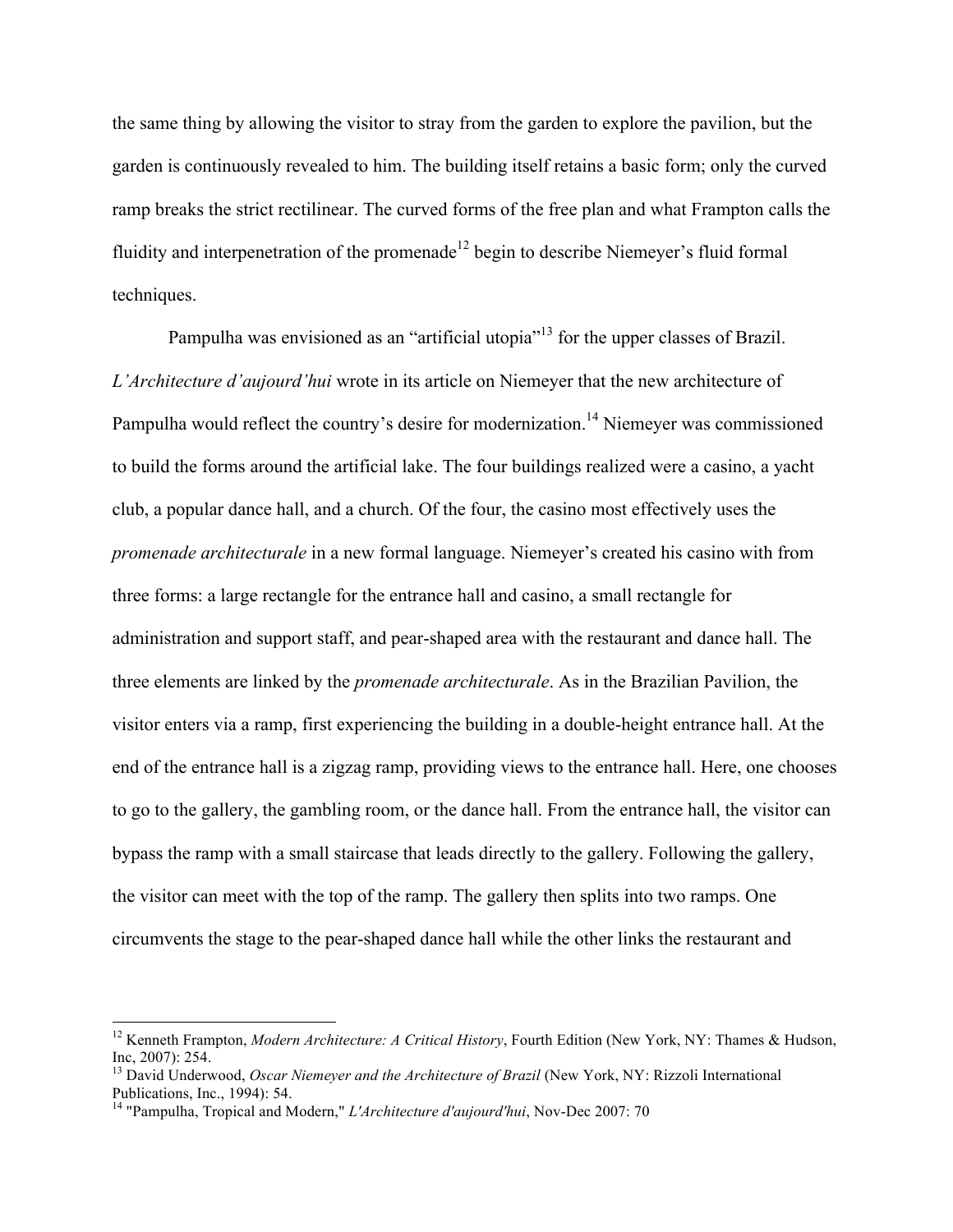kitchen in the smaller rectangular volume. An external staircase then links the restaurant to the outdoor garden, which is directly behind the ramp and main entrance hall.

Niemeyer makes use of the entrance hall in the Casino much like Le Corbusier made use of the entrance hall at the Villa La Roche. Le Corbusier uses a bridge over the hall to connect the building to the apex of the building, the gallery. While walking over the bridge, the building is understood in a single moment, the visitor sees the entrance, the gallery, and the normal program of the house. On the ramp at the casino, the visitor experiences the entirety of the double-height entrance hall, as well as glimpsing the gallery and casino space. Niemeyer applies Le Corbusier's obsession with the acropolis's ability to allow the visitor to view certain moments over time in his ramp. The visitor is consistently viewing the entrance hall, and he is only getting small suggestions of what is to come. Eduardo Comas writes that the push to the border of the hall via the ramp deemphasizes the hall, as it is no longer a resting point in the casino.<sup>15</sup> The promenade is moving too quickly, diminishing form. The duplicated height of the ramp only emphasizes the separation from the grand hall. The Corbusian reading of the ramp, as a way to experience the space, however, is more apt to apply to the casino than Comas' pessimistic view of the promenade.

When read through Le Corbusier's need for a destination for the axis, the culmination of Niemeyer's *promenade architecturale* is the dance hall and restaurant. The long ramp and undulating hallway gives way to a spectacular hall with pink tufted satin and a lit dance floor. The pear-shaped room is molded in a Baroque fashion, more Brazilian than the rigid geometries from before. When removed from the Corbusian reading, it seems that the circulation is circular. Once at the supposed destination, the visitor can discover the exterior stairway leading down to

<sup>&</sup>lt;sup>15</sup> Carlos Eduardo Dias Comas, "Niemeyer's Casino and the Misdeeds of Brazilian Architecture," in *Transculturation: Cities, Spaces and Architectures in Latin America*, ed. Felipe Hernandez, Mark Millington and Iain Borden, 169-188 (New York, NY: Editions Rodopi B.V., 1998): 174.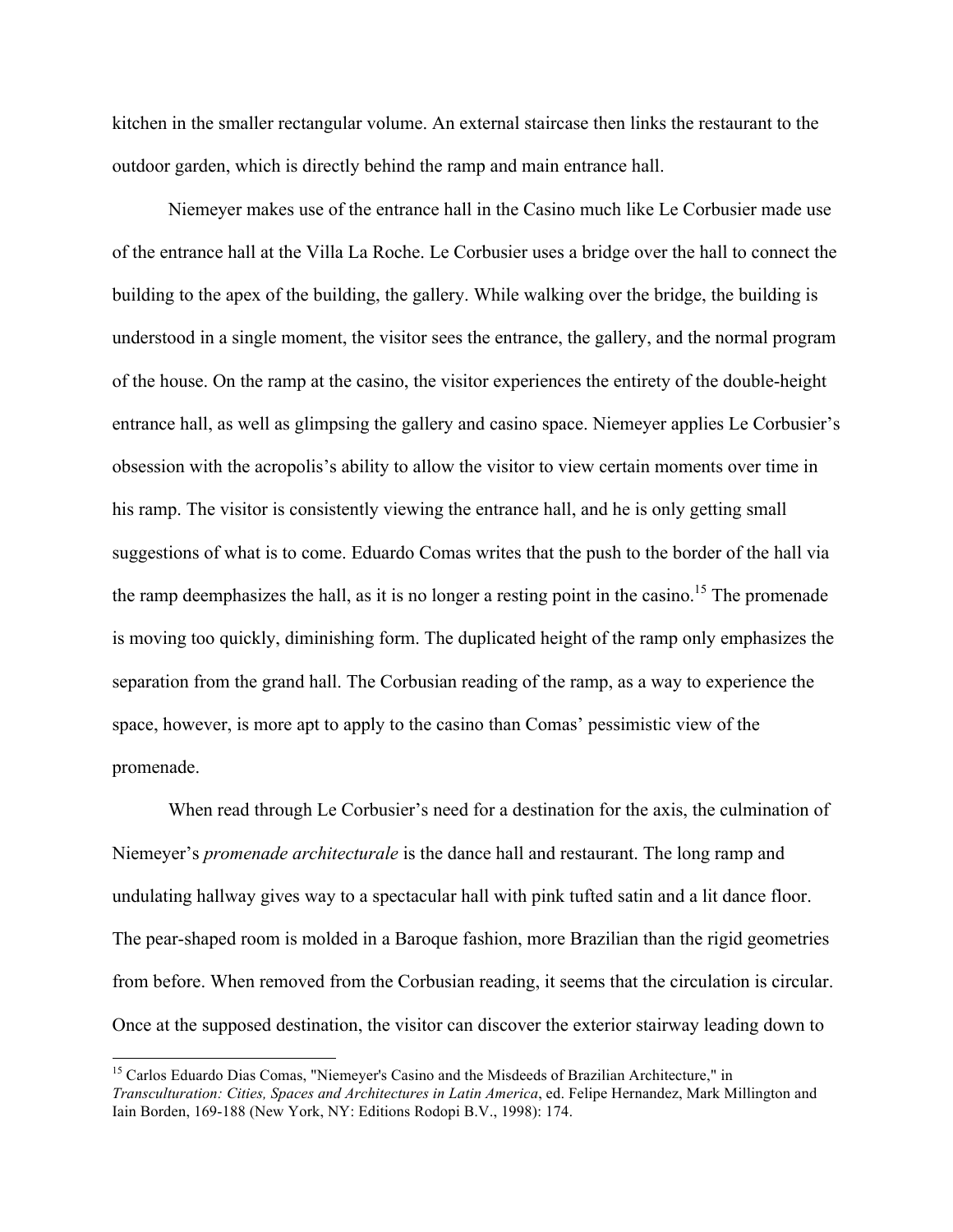the garden. He then moves through this area to the casino. Moving down the staircase, one discovers he is behind the entrance hall, the grand area he came through. The visitor is drawn back to this main area, creating a cyclical promenade. Niemeyer's ability to create fluid forms could stem from his freedom from the need for an apex to his circulation. The break from the orthodoxy of the promenade leads to what *L'Architecture d'aujourd'hui* calls his break from the orthodoxy of right angles.<sup>16</sup>

Niemeyer introduces a play between the served and the servant that is not present in Le Corbusier's work, perhaps because the *promenade architecturale* was most prevalent in his villas. Niemeyer created a separate volume for the servant, the small rectangular volume on the right of the building, but he needed to intertwine the service and the customer in the dance hall and restaurant. Underwood describes backstage access to the dance floor as a "spatial funnel.<sup>17</sup>" An elliptical double corridor precludes wait staff and gamblers from coming into contact. The separation between the served and servant leads to a labyrinth of interlocking routes, which Frampton says gives the casino a theatrical atmosphere.<sup>18</sup> The building now has multiple promenades acting simultaneously and converging at strategic points. In the pear-shaped dance hall and restaurant, the doubling of the promenade reinforces the undulating form.

Sarah Vivanco writes in "Trope of the Tropics" that Niemeyer's intertwining of modern and Baroque principles creates an elaborate formalism that heightens the mystery of the *promenade architecturale*. 19 She specifically calls upon Niemeyer's tendency to invert inside and outside, seen in the exterior staircase linking the restaurant to the garden at the Casino. The

<sup>&</sup>lt;sup>16</sup> "Pampulha, Tropical and Modern," *L'Architecture d'aujourd'hui*, Nov-Dec 2007: 70.<br><sup>17</sup> David Underwood, *Oscar Niemeyer and the Architecture of Brazil* (New York, NY: Rizzoli International Publications, Inc., 1994):

<sup>&</sup>lt;sup>18</sup> Kenneth Frampton, *Modern Architecture: A Critical History*, Fourth Edition (New York, NY: Thames & Hudson, Inc., 2007): 255.

 $19$  Sandra Isabella Vivanco, "Trope of the Tropics: The Baroque in Modern Brazilian Architecture, 1940-1950," in *Transculturation: Cities, Spaces and Architectures in Latin America*, ed. Felipe Hernandez, Mark Millington and Iain Borden, 189-201 (New York, NY: Editions Rodopi B.V., 1998): 195.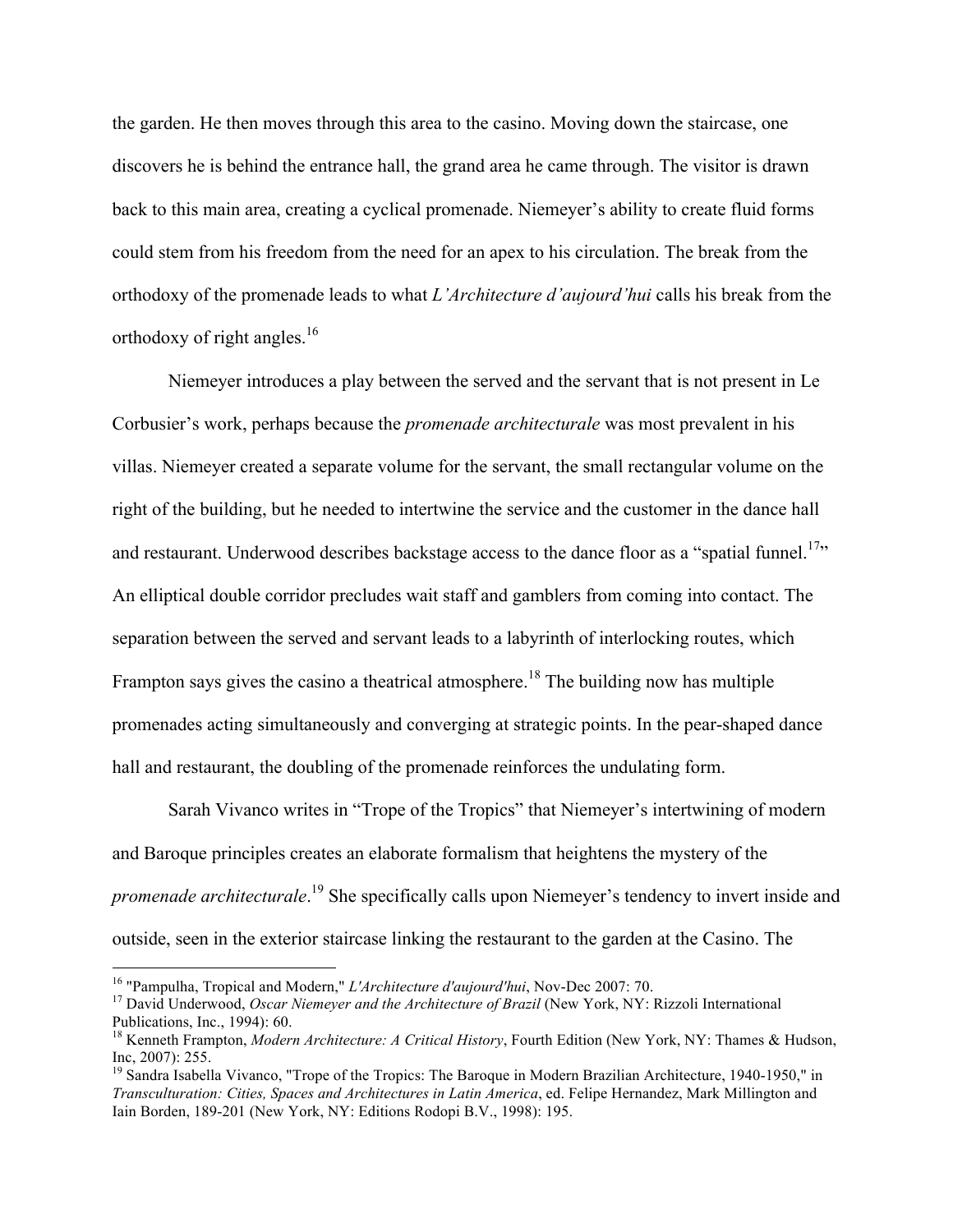labyrinth is no longed based on the server and the servant, but the constant change between interior and exterior, experiencing Baroque formalism from multiple vantage points. When reading through Vivanco, however, the promenade no longer shapes the building, but the building shapes the promenade. Form is no longer a consequence of Niemeyer's elaborate promenade. The Baroque aesthetic in Brazil drives form, thus drives the promenade to be the labyrinthine and theatrical experience Frampton lauds. $^{20}$ 

Brazilian architecture is grounded in the Baroque, which was brought by Europeans in the form of churches meant to convert the locals. When Lucio Costa brought *Vers Une Architecture* to Brazil, the ideologies were imported through Baroque formalism rather than neoclassical shapes. Niemeyer deftly combined the Corbusian *promenade architecturale* with his Baroque heritage to create undulating forms driven by circulation. Frampton lauded Niemeyer for his ability to have the promenade articulate the space of the building.<sup>21</sup> Le Corbusier's promenade was trapped in a neoclassical box.

Niemeyer's critics say the architect is overly formal and does not respond to the problems modernism is trying to address, such as mass production, speed, and standardization. The critics chastise Niemeyer for his "empty formalism."<sup>22</sup> Le Corbusier, alternatively, believed the house was a "machine for living in" and sought to find the most efficient, standardized methods for his villas. *L'Architecture d'aujourd'hui* believes that Niemeyer, although not taking on modern ideals, created a unifying optimism with his buildings at Pampulha.<sup>23</sup> Niemeyer said that architecture is bigger than the forms themselves, and did not seek to align himself with modernist

<sup>&</sup>lt;sup>20</sup> Kenneth Frampton, *Modern Architecture: A Critical History*, Fourth Edition (New York, NY: Thames & Hudson, Inc. 2007): 255.

<sup>&</sup>lt;sup>21</sup> Kenneth Frampton, *Modern Architecture: A Critical History*, Fourth Edition (New York, NY: Thames & Hudson, Inc, 2007): 255.

 $^{22}$  Sandra Isabella Vivanco, "Trope of the Tropics: The Baroque in Modern Brazilian Architecture, 1940-1950," in *Transculturation: Cities, Spaces and Architectures in Latin America*, ed. Felipe Hernandez, Mark Millington and Iain Borden, 189-201 (New York, NY: Editions Rodopi B.V., 1998): 197. <sup>23</sup> "Pampulha, Tropical and Modern," *L'Architecture d'aujourd'hui*, Nov-Dec 2007: 72.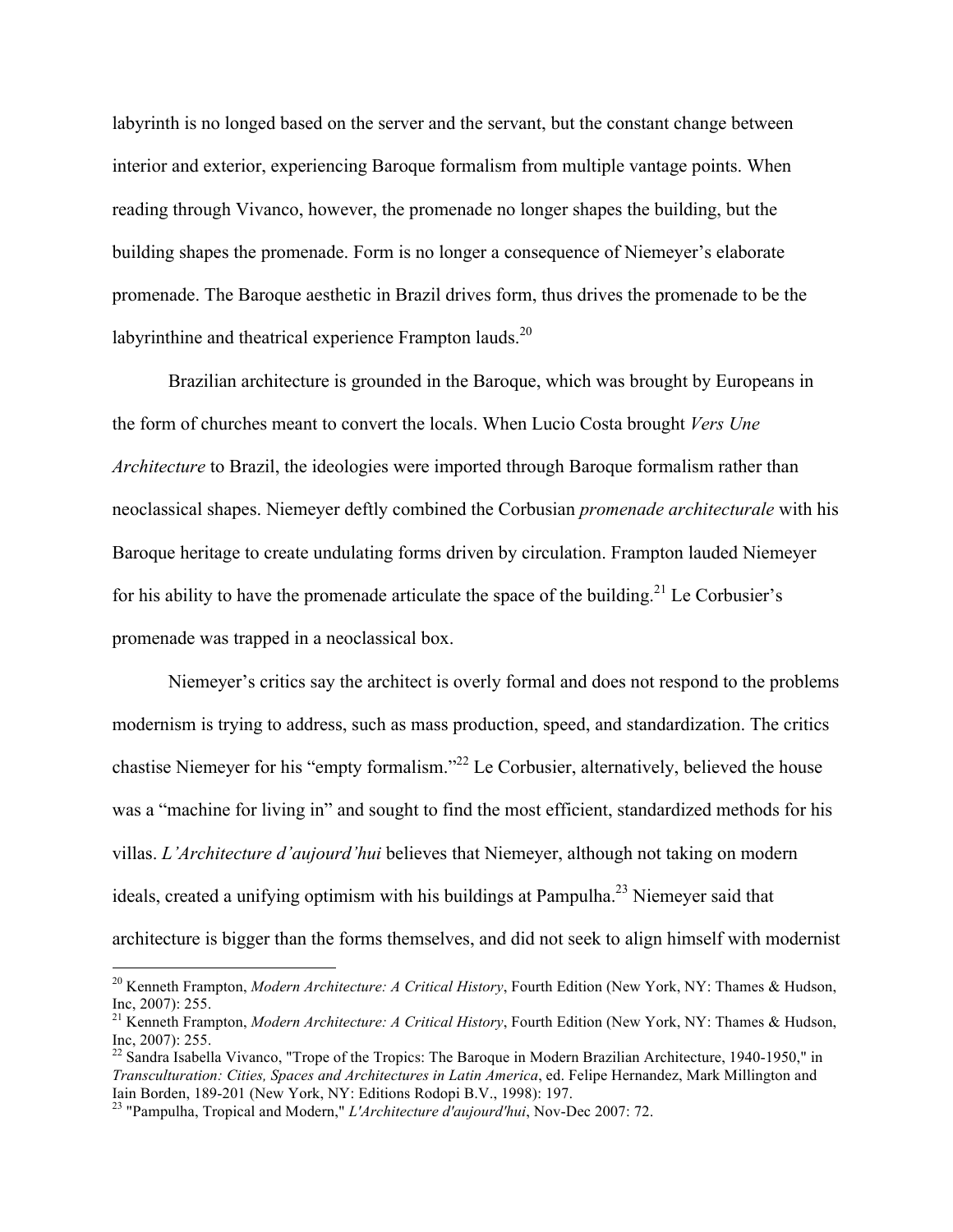ideologies.<sup>24</sup> His formal alignment was to the Baroque, the language of Brazil. Niemeyer, thus, did not strive for the machine aesthetic of Le Corbusier, allowing his promenade to flow throughout his casino, composing the space rather than design inside a pre-defined neoclassical element. While Le Corbusier only allowed the promenade to change window placement, Niemeyer's use of a continuous promenade and intertwining multiple promenades lends to a more fluid form, wrapping around circulation.

<sup>&</sup>lt;sup>24</sup> David Underwood, *Oscar Niemeyer and Brazilion Free-form Modernism* (New York, NY: George Braziller, Inc., 1994): 39.